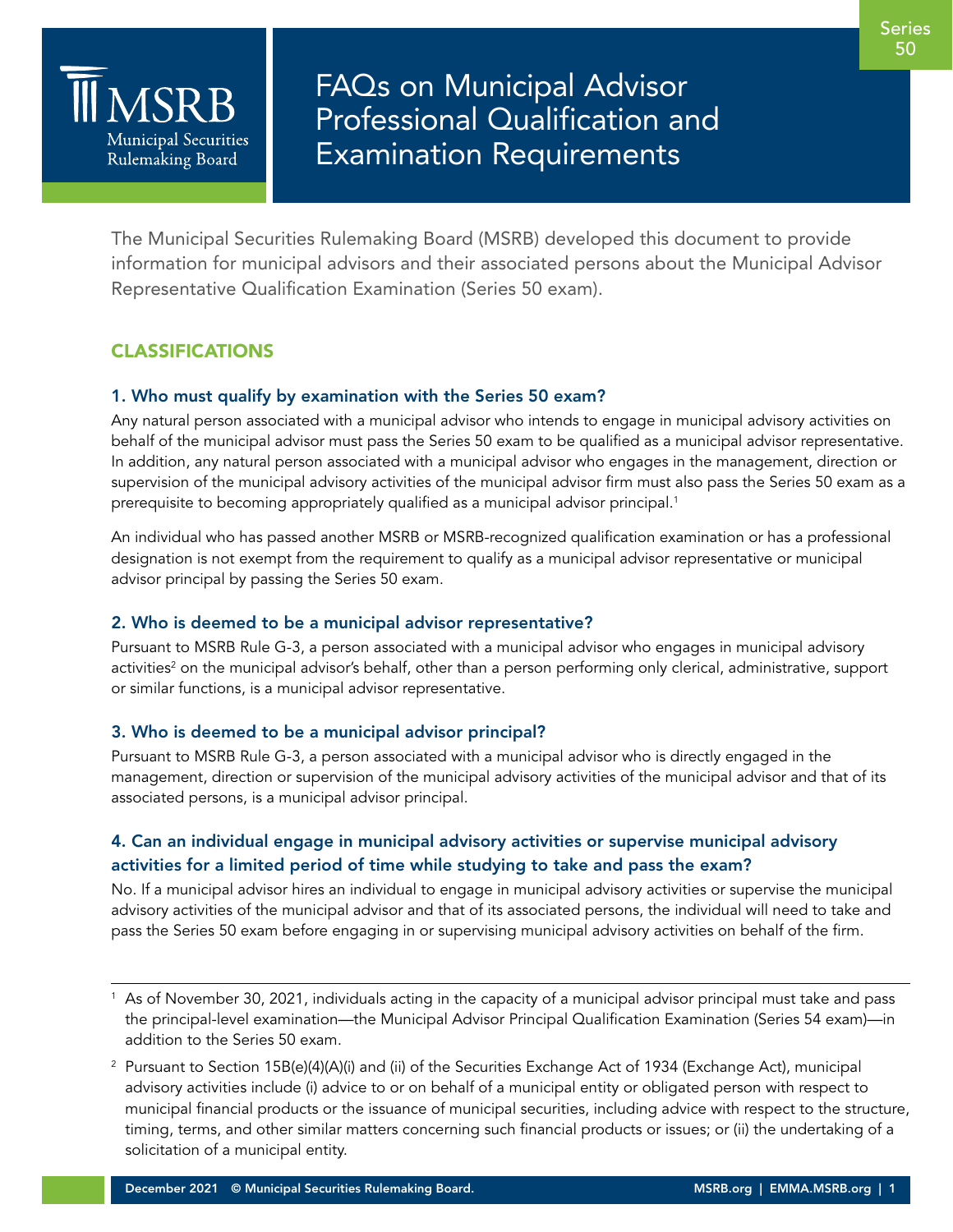## ABOUT THE SERIES 50 EXAM

#### 5. What is the passing score for the Series 50 exam?

The passing score for the Series 50 exam is 71%.

#### 6. How much time will be allotted to take the Series 50 exam?

Individuals have 180 minutes to complete the Series 50 exam. Before the 180-minute exam begins, each individual is provided a short tutorial on the administration of the computerized exam.

#### 7. How many questions are on the Series 50 exam?

Each individual will receive 100 unique computer-generated questions drawn from a large collection of test questions available for the Series 50 exam. The random selection of test questions is subject to restrictions to ensure that the content covered by the examination and the overall difficulty of the examination is the same for all candidates.

In addition to the 100 questions, the exam includes 10 additional questions that are randomly distributed throughout the examination and do not count for scoring purposes. These 10 questions serve to pretest items to ensure that they meet acceptable measurement standards prior to use in future administrations of the Series 50 exam.

#### 8. Is the Series 50 exam customized to the particular business areas of the municipal advisor firm?

No. The Series 50 exam is designed to test broad-based knowledge of the municipal advisory business and the rules and regulations governing associated persons who engage in municipal advisory activities.

The examination is not designed to specifically or extensively test each specialized functional area or service that may be provided or offered by a particular municipal advisor. Passing the Series 50 exam does not, therefore, confer the degree of knowledge and expertise needed to provide a municipal entity or obligated person client with informed advice under MSRB Rule G-42.

### 9. What is the fee to take the Series 50 exam?

The fee to take the Series 50 exam is \$265, which includes the examination fee pursuant to MSRB Rule A-16 and the test administration fee paid to the Financial Industry Regulatory Authority (FINRA) as the designated test administrator for the Series 50 exam.

### 10. How do I schedule the Series 50 exam?

Individuals who are not associated with a FINRA member will enroll to take the Series 50 exam by completing and submitting a Form U10 (Uniform Examination Request for Non-FINRA Candidate Form). The online form is available on FINRA's website and can be accessed by clicking the "enroll" button.<sup>3</sup>

Individuals who are associated with a municipal advisor firm that is also a FINRA member firm will need to have their firm enroll them to take the Series 50 exam via the individual's Form U4 (Uniform Application for Securities Industry Registration or Transfer Form) to request the Series 50 exam by checking the "S50" box found under Section 7 (Examination Requests) of the Form U4.

<sup>&</sup>lt;sup>3</sup> In the case where a firm is not already registered as a municipal advisor, the firm should enter the intended legal name of the municipal advisor in the MSRB Firm ID field when completing the Form U10 to enroll an individual for the Series 50 exam.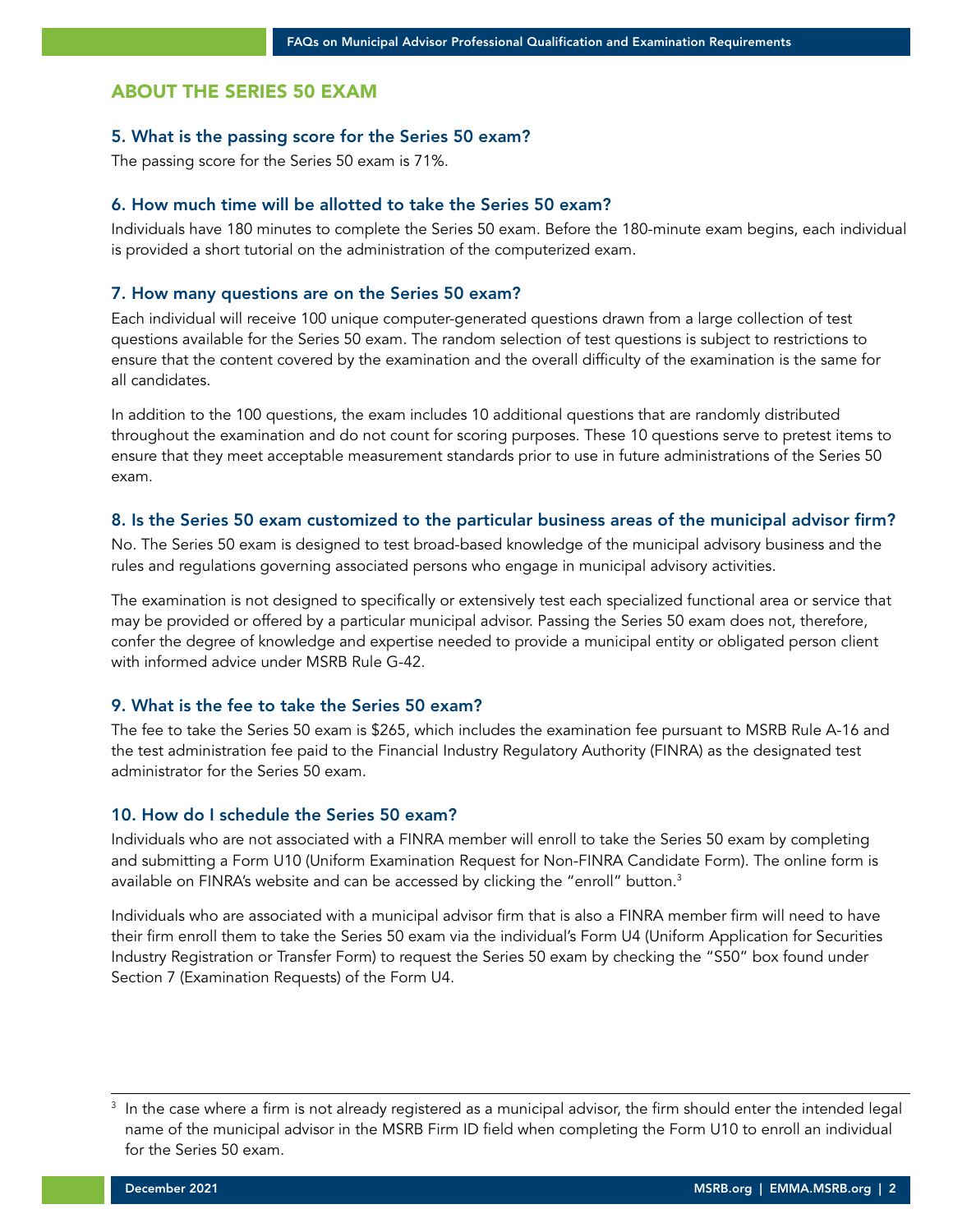Once the individual has successfully enrolled for the exam, whether via the Form U10 or Form U4, a 120-calendarday exam enrollment window will open, during which time the individual can schedule an appointment through a Prometric testing center to take the Series 50 exam. To schedule an appointment to take the Series 50 exam, an individual should first review the [list of test centers](http://apps.finra.org/TestCenter/1/locations.aspx) to locate a convenient Prometric test center.

The individual must then schedule an appointment online at [www.prometric.com/finra](http://www.prometric.com/finra) or by calling the test center at (800) 578-6273.

#### 11. When will I find out if I passed the Series 50 exam?

Once an individual has completed the Series 50 exam at the test center, the test results will be displayed on the computer screen indicating whether the individual has passed or failed the exam. In addition, the test center will provide each individual with a print-out of their exam result. Individuals should provide a copy of this notification to their firm's compliance officer.

### 12. How many times can I take the Series 50 exam, if I don't pass the exam?

As provided for in MSRB Rule G-3 and consistent with other MSRB examinations, an individual who fails to pass the Series 50 exam is only permitted to retake the exam after a period of 30-calendar days has elapsed from the date of the failed examination. However, an individual does not have to wait 30-calendar days from the date of the failed examination to schedule the appointment to retake the exam. If an individual fails to pass the Series 50 exam three times in succession, the individual must wait until 180-calendar days (six months) have elapsed from the date the individual last failed the exam to retake the exam. Importantly, an individual who has not passed the Series 50 exam is not permitted to engage in municipal advisory activities.

### 13. What information is available to help me prepare for the exam?

The [content outline](http://www.msrb.org/msrb1/pdfs/Series-50-Content-Outline.pdf) for the Series 50 exam includes each topic area covered on the exam and sample questions. The MSRB also makes additional [sample questions](http://www.msrb.org/msrb1/pdfs/MSRB-Series-50-Sample-Questions.pdf) available.

Questions used in the exam are reviewed and updated on a regular basis to reflect current market practices and the adoption of new or amended rules. A new rule or an amendment to an existing rule will not be included in the examination until after the effective date of the rule or rule amendment. Similarly, existing questions on a rule will be removed from the examination prior to the effective date of an amendment that deletes the rule.

#### 14. Can I appeal my Series 50 exam result?

No. Exam results are final and the MSRB will not make any adjustments or special considerations in reassessing an individual's score. Due to the confidential nature of qualification examinations, the exam itself and individual exam questions will not be available for review after the exam. Importantly, MSRB Rule G-3 prohibits individuals from disclosing questions—or answers to any questions—on any qualification exam, including the Series 50 exam, to any person.

#### 15. If I did not pass the Series 50 exam, how do I enroll to retake the exam?

Following a failed attempt, an individual who completed a Form U10 to take the Series 50 exam can re-enroll to take the Series 50 exam by resubmitting the Form U10 in the FINRA enrollment system with the appropriate examination fee.

A municipal advisor firm that is also a FINRA member can re-enroll an individual who failed the Series 50 exam by submitting a new amendment to the individual's Form U4 requesting the Series 50 exam with the appropriate examination fee.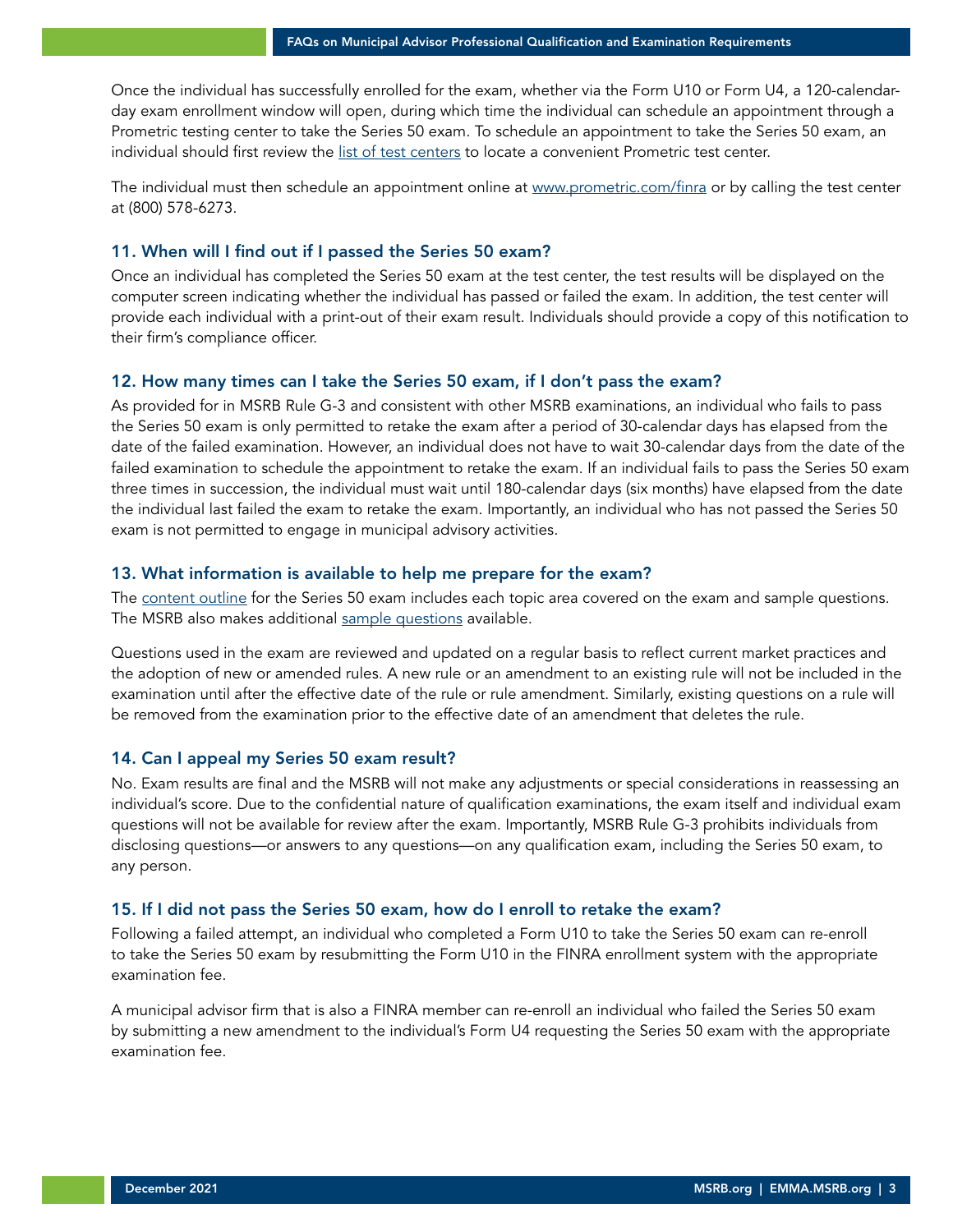# INFORMATION FOR MUNICIPAL ADVISOR FIRMS

# 16. An individual associated with the firm has passed the Series 50 exam. What is the process for having the individual's name appear on MSRB.org associated with the municipal advisor firm?

The MSRB's website lists MSRB-registered municipal advisor firms only if the firm has at least one individual associated with the firm who has passed the Series 50 exam and is qualified as a municipal advisor representative. The MSRB receives the names of individuals who have passed the Series 50 exam from FINRA, the MSRB's test administrator. The information the MSRB displays on MSRB.org includes the names of each registered municipal advisor firm that has at least one associated person, based on information filed with the Securities and Exchange Commission (SEC) on SEC Form MA-I (Information Regarding Natural Persons Who Engage in Municipal Advisory Activities). The MSRB's public display of MSRB-registered municipal advisor firms and Series-50 qualified municipal [advisor representatives](http://www.msrb.org/MARegistrants.aspx) is updated on a weekly basis after 5 p.m. ET on the first business day of the week.

It is important to note that discrepancies between the information submitted on SEC Form MA-I and the information submitted on the Form U10 or Form U4 used to enroll an individual to take the Series 50 exam could delay the display of a municipal advisor representative's name on MSRB.org (*e.g.*, a misspelled name or lack of uniformity in the individual's first, middle and last name or providing a "doing business as" name or using the name of an affiliate rather than the firm's legal name used on Form A-12 to register with the MSRB). The name of a municipal advisor firm that does not have any associated person qualified with the Series 50 exam will not be displayed on MSRB.org.

# 17. Does an entity have to be registered with the SEC as a municipal advisor firm before an individual can take the Series 50 exam?

No. An individual should take and pass the Series 50 exam before completing the necessary form filings to become an associated person of a municipal advisor firm or before registering as a municipal advisor firm. Once an entity has at least one person qualified with the Series 50 exam, the firm should begin the process of registering as a municipal advisor by completing and filing the requisite forms in the following order:

- SEC Form MA-I for each associated person who will engage in municipal advisory activities on behalf of the firm, so long as that individual has already passed the Series 50 exam;
- SEC Form MA to register the entity as a municipal advisor firm with the SEC; and
- MSRB Form A-12 to register the entity as a municipal advisor firm with the MSRB.

The Form MA-I effectively provides notice that a natural person associated with a firm engages in municipal advisory activities on the firm's behalf. Therefore, only after an individual has passed the Series 50 exam and is thus permitted to engage in municipal advisory activities should a firm file a Form MA-I representing that the individual is engaging in municipal advisory activities on the firm's behalf.

It is important to note that information submitted on the applicable form filings should be accurate and

complete; therefore, an entity should use care to avoid any discrepancies between the information submitted on the required forms as well as the applicable forms (Form U10 or Form U4) used to enroll an individual to take the Series 50 exam.

# 18. If my firm fails to have at least one associated person qualified with the Series 50 exam, what steps should my firm take?

A municipal advisor firm that does not have at least one person qualified with the Series 50 exam should take the necessary steps to withdraw its registration with the MSRB by amending Form A-12. As a prerequisite to amending Form A-12 to withdraw MSRB registration, the firm must file SEC Form MA-W (Notice of Withdrawal From Registration as a Municipal Advisor) with the Securities and Exchange Commission. Also, for any associated person where the most recent Form MA-I reflects that the associated person is currently associated with the municipal